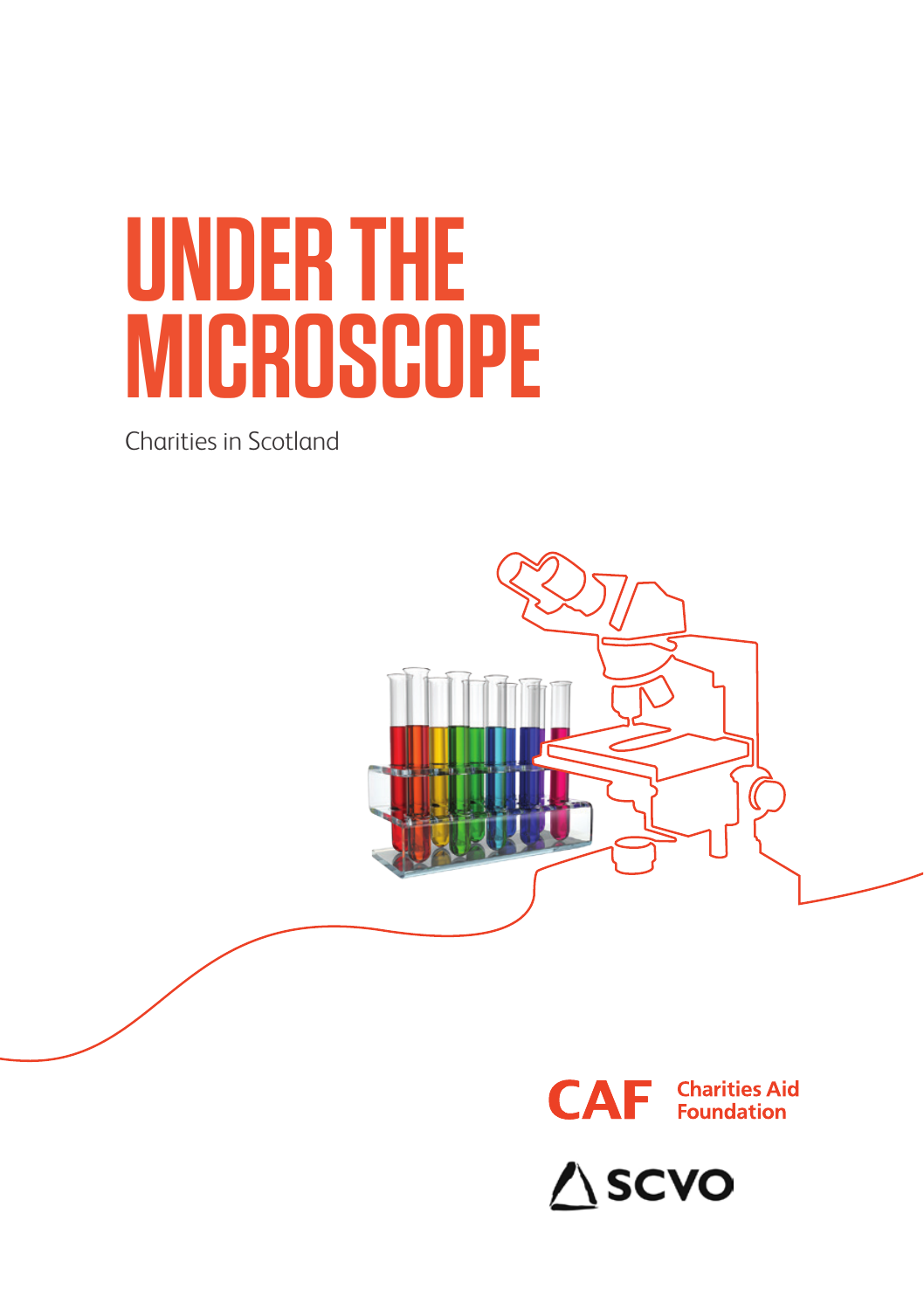### *Foreword*

Charities and voluntary sector organisations are at the very core of what is great about Scotland, showcasing the determination of so many people and organisations to make a difference.

However we cannot rest on our laurels, and it is important that charities remain at the forefront of the political debate. This pamphlet explores the contribution that Scottish charities make to society, whilst also examining the attitudes of Scottish voters towards the role of the voluntary sector.

Whilst the Scottish voluntary sector is in a healthy position, there are challenges on the horizon. Continuing to build public trust in the work of charities is essential, as is securing funding for work in the years ahead.

It is also vitally important that charities develop strong ties with government, enabling the development of partnership working. After all, both charities and politicians share the aim of building a stronger society, and collaboration can often be the most effective route to drive positive change.

We hope that you find the information contained within helpful, and we look forward to continuing to make the case for Scottish charities in the years ahead.

Dr John Low Martin Sime

Chief Executive, CAF Chief Executive, SCVO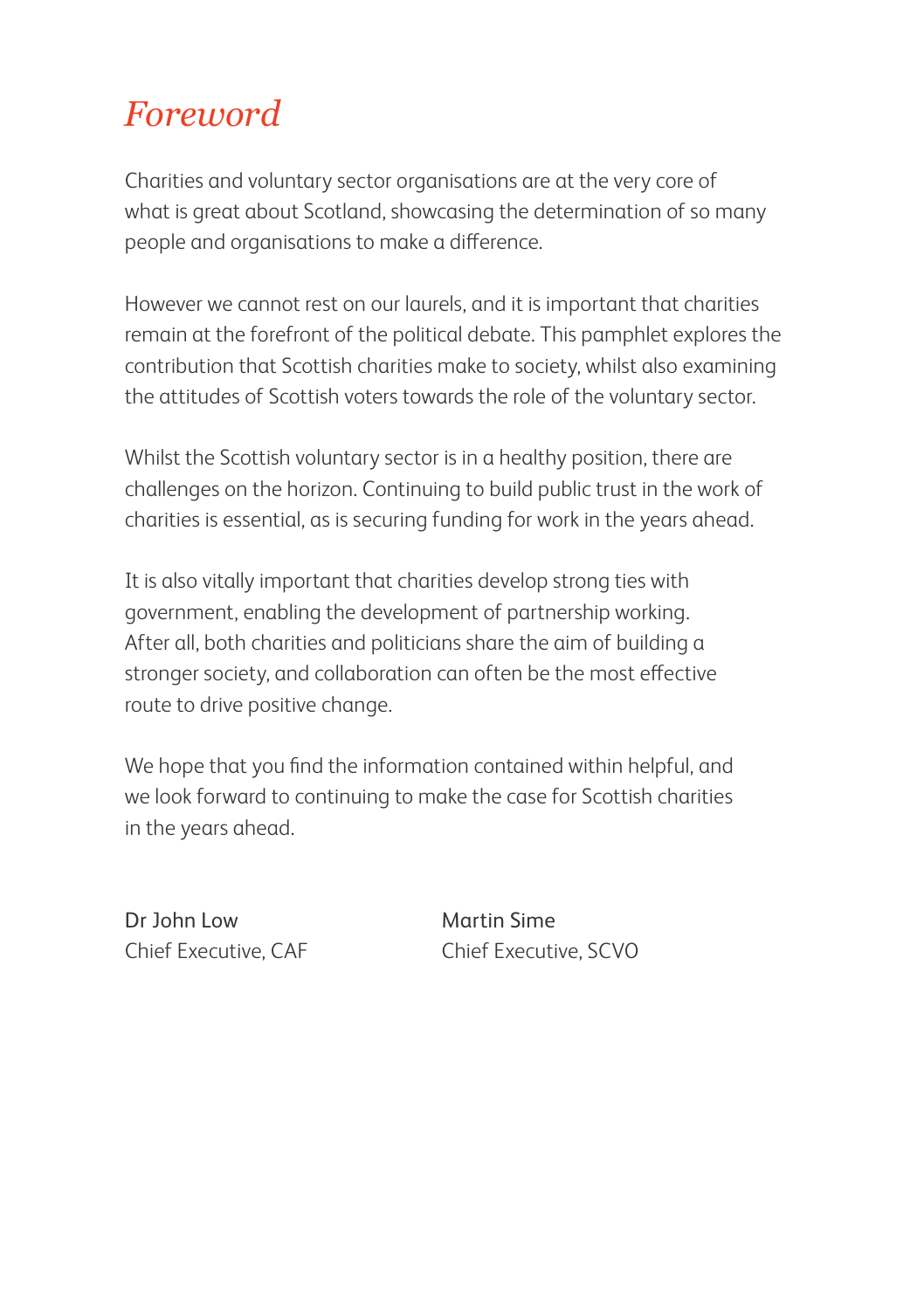# *Charities in Scotland*

The Scottish charitable sector encompasses an estimated 45,000 voluntary organisations, carrying out an enormous range of activities to improve people's lives, often complementary to and in partnership with the public sector:

> Supporting people social care, health and mental health services, employability Empowering people campaigning, representing minorities, strengthening voices Bringing people together social activities, community events, hobby groups Health and wellbeing community centres, sports facilities, self-help groups Improving our environment heritage, conservation, regeneration

Two-thirds of charitable organisations in Scotland operate locally, while 7% operate nationally across Scotland and 2% have an international focus. There are more charities per head of population in Scotland than any other UK nation, and levels of voluntary sector activity are particularly high in rural areas.

The top 100 largest charities in Scotland account for almost half of the sector's income, and around a third of the sector's workforce. 700 charities in

Scotland have a turnover of more than £1 million, with the largest charities including housing associations, social care and health service providers, and cultural organisations.

*"Many charities provide essential safety net services for vulnerable people and also do excellent research work."* SNP MP

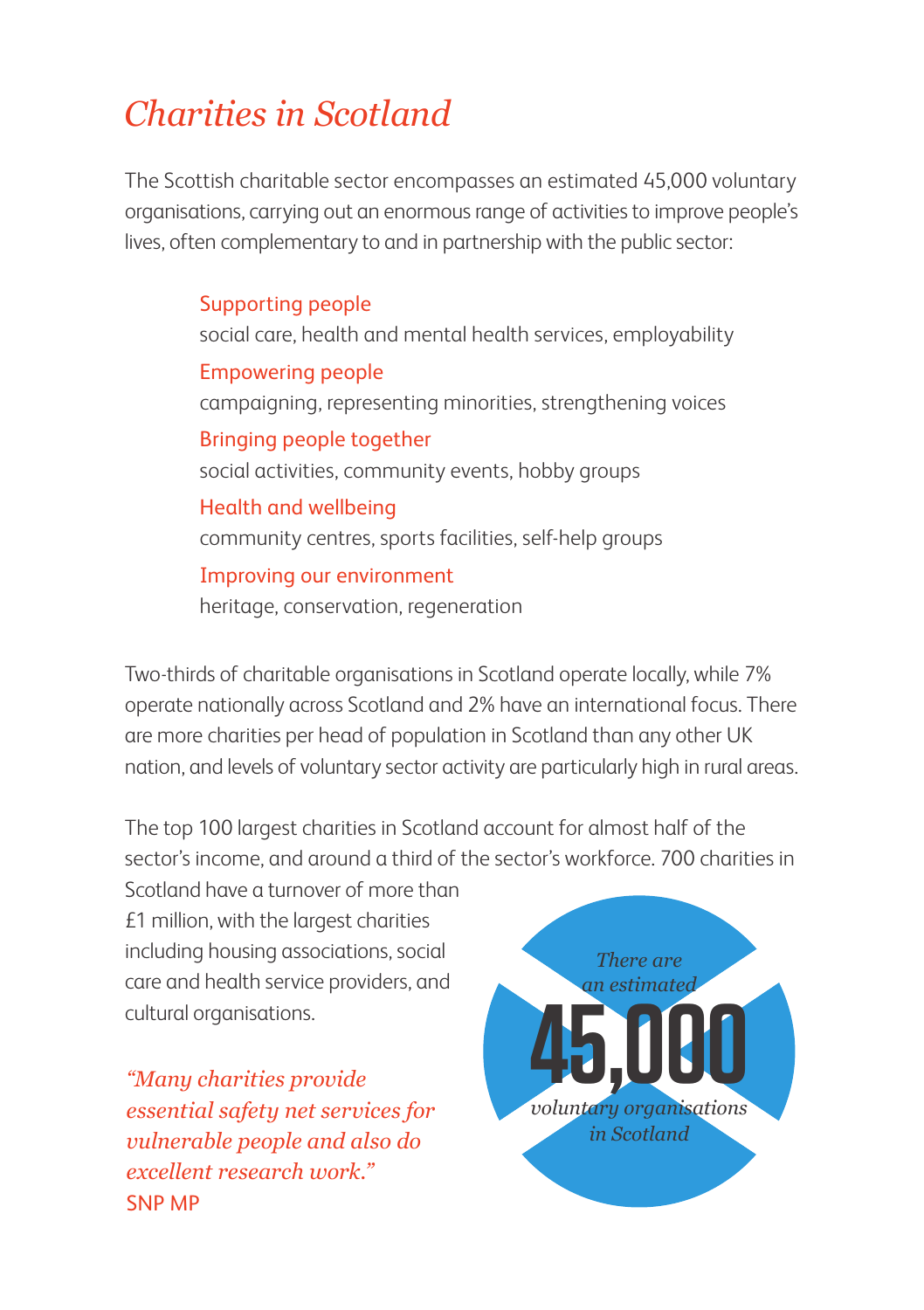The sector's turnover has doubled over the last 10 years to nearly £5 billion. However, growth has been concentrated in a small number of very large organisations, and the average growth in turnover was 0.8% in 2013. Worryingly, and as a result of the wider financial climate, 43% of charities were spending more than they were able to bring in during 2013.



The bulk of the voluntary sector in Scotland is made up of around 40,000 small community groups that play an active role in the wellbeing of communities all over Scotland, often making a huge impact on their communities on very small budgets and with no paid staff.

Donors in Scotland give the second highest average amount (£16 per month on average) after London, and have the second highest proportion of the population giving to charity (61%).

The charitable sector in Scotland employs an estimated 138,000 people, comparable to that of the NHS (Scotland's largest single employer) which employs 153,000 staff. The sector is supported by an estimated 250,000 trustees, with an average of 7 trustees per organisation.

Around 1.3 million volunteers formally volunteer with organisations, equal to the population of Estonia and providing 126 million hours of support.<sup>1</sup>

#### 1 Statistics from the Scottish Household Survey 2013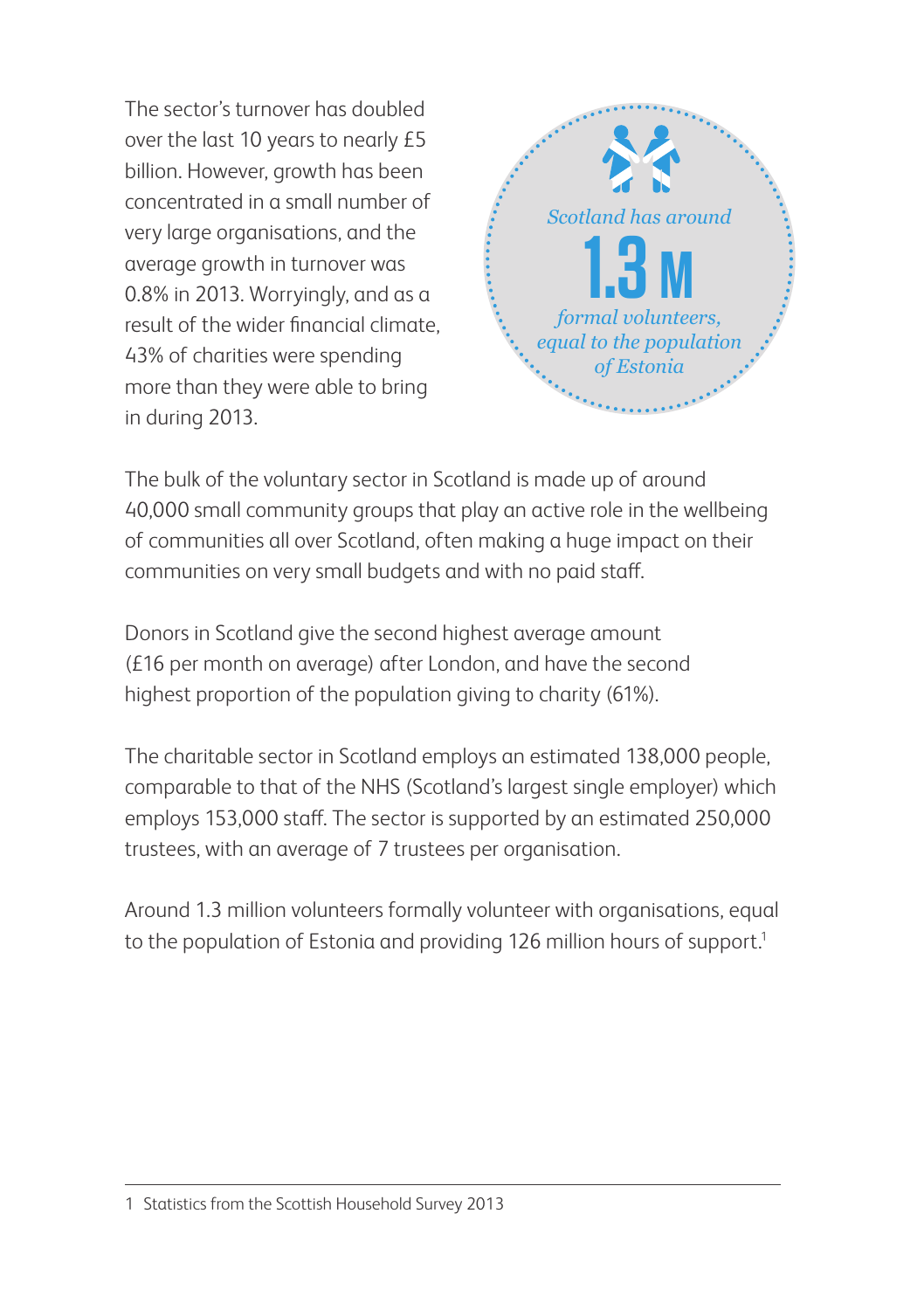## *Attitudes of Scottish voters*

The ability to develop a stronger charity sector depends upon our understanding of attitudes towards charities. Voluntary organisations must act in a way that encourages public support, and helps to develop trust in organisations. To understand more about the different ways that people in Scotland perceive charities, CAF undertook a piece of research in partnership with ComRes.

Scottish voters are generally positive about the role that charities play in society. When asked to rank the importance of charities on a scale of 1-10 (with 10 being essential), 53 per cent of voters in Scotland give charities a score of 8-10, and the average rating given is 7.61. Many people rely on the services that charities provide, and research elsewhere has shown that those who interact regularly with charities are more likely to rate their importance highly.

**54%** *of Scottish voters agree that charities are trustworthy and act in the national interest*

There are reasons for optimism elsewhere for Scottish charities, too, although there are clear areas where charities need to improve if they are to retain the support and confidence of the public. 54 per cent of Scottish voters agree that charities are trustworthy and act in the public interest. This compares favourably to levels of trust in other professions, and comes in the aftermath of a challenging climate for charities, with stories such as the recent collapse of Kids Company, and concerns about fundraising practices linked to the death of Olive Cooke having dominated the news agenda in recent weeks.

*"[Charities] have a positive impact on society and political debate."* SNP MP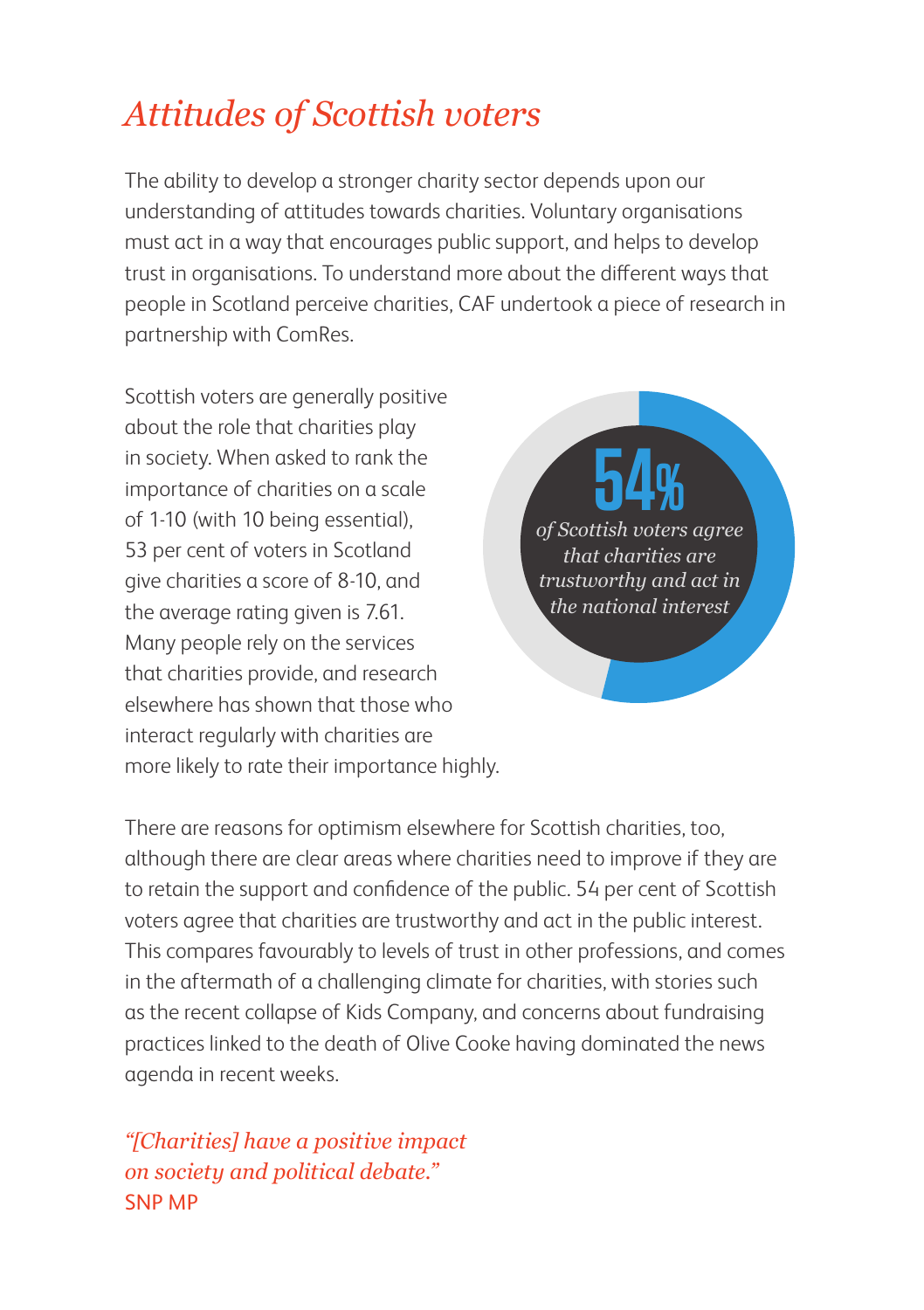Scottish voters give a clear mandate to charities to continue their advocacy. 64 per cent of voters in Scotland agree that it is important for charities to highlight if they believe government policies will negatively affect people, with only 6 per cent disagreeing. In addition, 61 per cent of Scottish voters believe that money given to charities by government to run public services should not be a focus for spending cuts.

Although there is an expectation from voters that politicians should stand up to protect the role of charities, it is worrying that half of Scottish voters (50 per cent) believe that most politicians do not understand how important charities are in Britain today. Of course, it is possible that these numbers would change if voters were asked about the importance of charities in Scotland, or the attitudes of Scottish politicians.

There is caution about the impact that the financial climate is having on charities. When asked about the most pressing challenges facing voluntary groups, Scottish voters were most likely to cite insufficient resources, whether time, skilled people or money (29 per cent), reductions in government funding (28 per cent) and the increasing costs of running a charity (26 per cent).



*"[Charities] play a very positive role, but some are too large and cumbersome."* SNP MP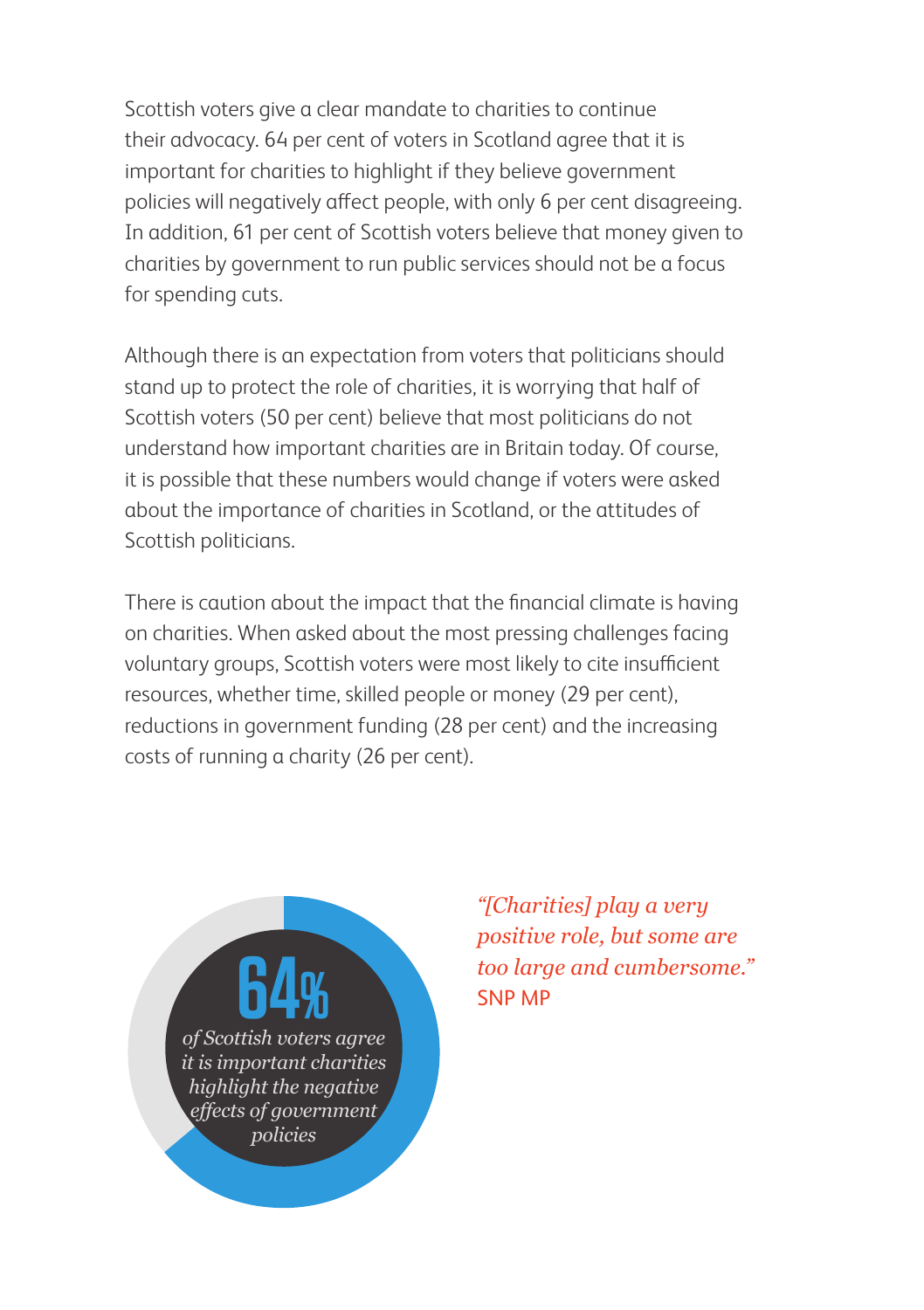Scottish voters feel strongly about the policies that they would like to see introduced which would impact upon the charity sector. Using the proposals put forward at the 2015 election by a range of different political parties, voters in Scotland would like to see a focus on changing the rules so that a private school can no longer be a registered charity (42 per cent), and removing local authority fees for foodbanks and charities disposing of unwanted goods (39 per cent).

**46%** *of Scottish voters believe charities are good at demonstrating the impact of their work to the public*

There is also significant support for action to get more young people engaged in volunteering and social action, which is a policy that retains the support of both MPs and voters across the political spectrum in all parts of the UK. Interestingly, there is comparatively little public support for policies such as repealing the Lobbying Act, and the expansion of the role of charities in public services.

For charities, perhaps the most worrying finding is that only 46 per cent of Scottish voters believe that charities are good at demonstrating their impact of their work to the public. Encouraging charities to focus on increasing awareness of their activities and the positive impact that they have would be a step towards increasing trust and support from Scottish voters further<sup>2</sup>

2 Statistics from ComRes's Perceptions of Charities Polling, accessible at: http://comres.co.uk/polls/charities-aid-foundation-party-conference-polling/